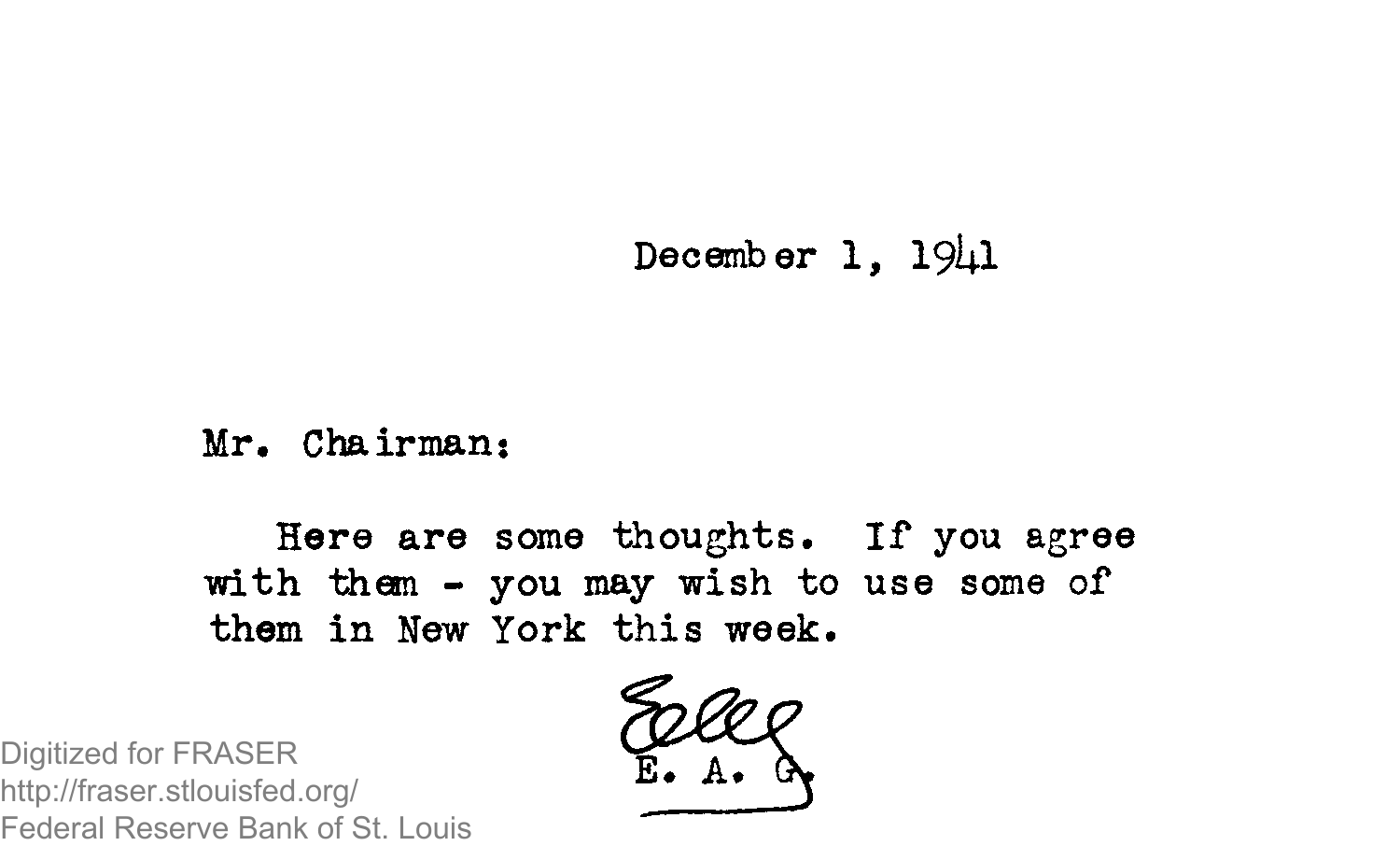matorial formy

December  $1, 19\n<sub>1</sub>1$ 

We have talked about inflation for more than a year. When we started talking about it, it was not yet generally recognized that we are going to have an inflationary danger. The causes of inflation, its dangers and consequences are so familiar that I do not need to discuss them with you. You also know what needs to be done to avoid it.

It is curious how certain words or phrases become the bearers of a large amount of thinking, planning and controversy. In recent years in the field of economics those words or phrases more often than not have originated with Keynes. Just now the word of the hour in economics is "gap". As you know, the gap is the difference between the amount of money spent for defense and entering into the income stream and the amount of goods available for civilian consumption. I recognize the gap, recognize the evils that may flow from it and have done what I can to propose methods of bridging it.

But I want to take a day off from that gap today and call your attention to the fact that there is another gap and one that is vastly more important than the financial gap. This gap is the difference between the amount of goods that we need to produce in order to prosecute effectively what still is known under the alias of defense and the amount that we are actually producing. It is infinitely more important to do everything in the world to increase our output to the necessary level than it is to avoid any financial or economic difficulties.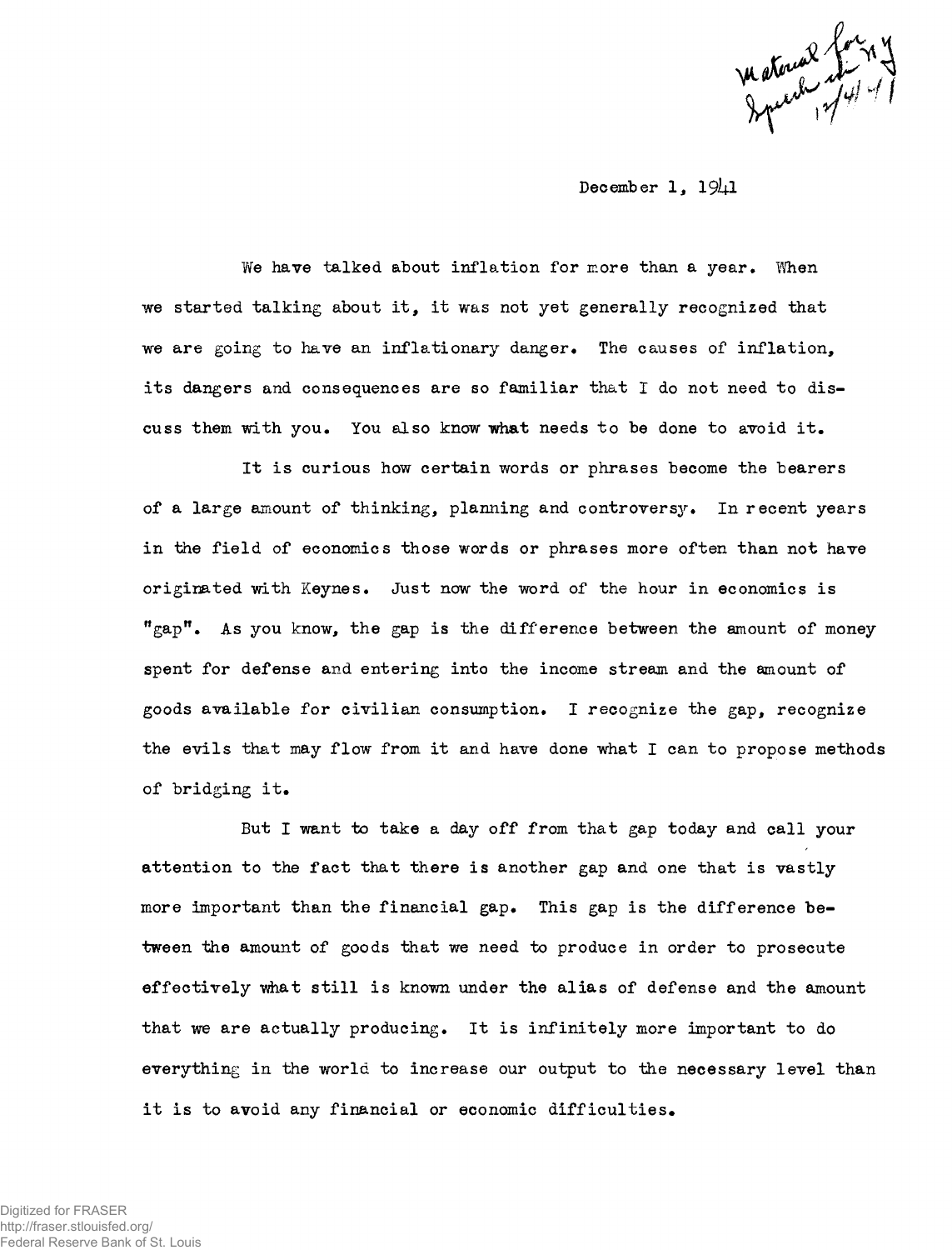As a realist I cannot help knowing that in a democratic country with the kind of machinery we have for adopting tax measures, Treasury financing methods, price controls, priorities and rationing we are not going to be able to fill the financial gap that Keynes talks about and that we are going to have a certain amount of inflation.

We are not going to have a run-away inflation, unless we are extra ordinarily stupid, but we are going to have a moderate amount of inflation, unless we turn out to be more willing to act promptly,  $vis$ orously and even ruthlessly than there is any reason to believe that we are. Therefore, I think that it is time to do a little thinking about the extent of the inflation that we are likely to have and what we ought to do in view of that fact. I should not want to say what I am saying to every group, but you are trained people and you will not misunderstand me when I say that I expect some inflation and that I am trying tonight to explore what our course of action should be in the light of the fact that we are going to have it. This in no way means any relaxation in our efforts to prevent inflation. It only means that our thinking and exploration must not stop at that point.

In making some guess as to the minimum amount of inflation that we are going to have, we have not much to go on, except that there have been estimates that we need to raise between 5 and 8 more billions of dollars from taxation in the next year in order to prevent inflation. I am afraid that we are not going to raise that much or the major part of

**- 2 -**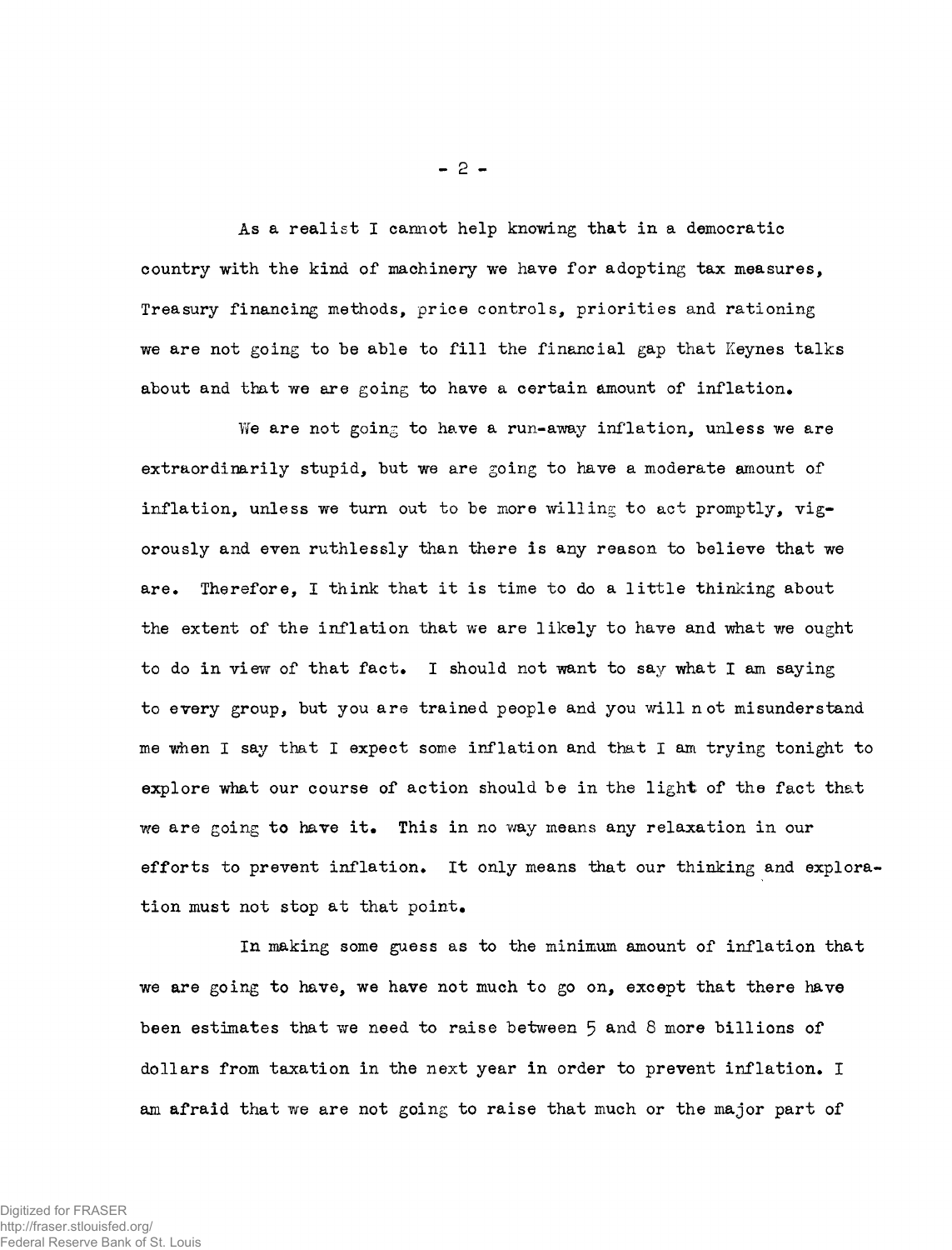it. Consequently, we are likely to have, say, perhaps  $\mu$  or 5 billions of inflationary dollars next year. On a national income of 100 or 105 billions a year, that many inflationary dollars are not going to be fatal, provided they are not allowed to get out of hand. This cannot, however, go on year after year without disastrous results.

If prices will not increase by more than 10 or 20 per cent, we will not have very serious consequences to contemplate. It may even be said that if we get to the point where the consumption of the lower income groups must be reduced, a rise in prices may be as easy a way of accomplishing this as any other method that we are likely to adopt. A housewife always has to struggle to make prices at the store and her allowance come together. A moderate rise in prices will only accentuate and somewhat modify that struggle, but it will still stay within her hands and such resentment as she will have will be against the storekeeper or the profiteer. If, on the other hand, her allowance were reduced because her husband needed the money to pay taxes, then her resentment would be against him and against the Government, which may have more serious social consequences. Furthermore, she would not have the assurance that prices would go down or would fail to rise because of the fact that her allowance has been cut. And even if they were, she would not know it. So, I believe that a certain rise in prices may be not only the inevitable but also the most acceptable way of reducing consumption in an economy constituted as ours is. Of course, I know that inflation has the effect of a regressive tax, and I would not be tolerant of even a moderate inflation,

unless we had enough progressive taxes to make the upper income groups Digitized for FRASER<br>http://fraser.stlouisfed.org**/ear\_their\_fair\_share.** http://fraser.stlouisfed.org/ Federal Reserve Bank of St. Louis

 $-3 -$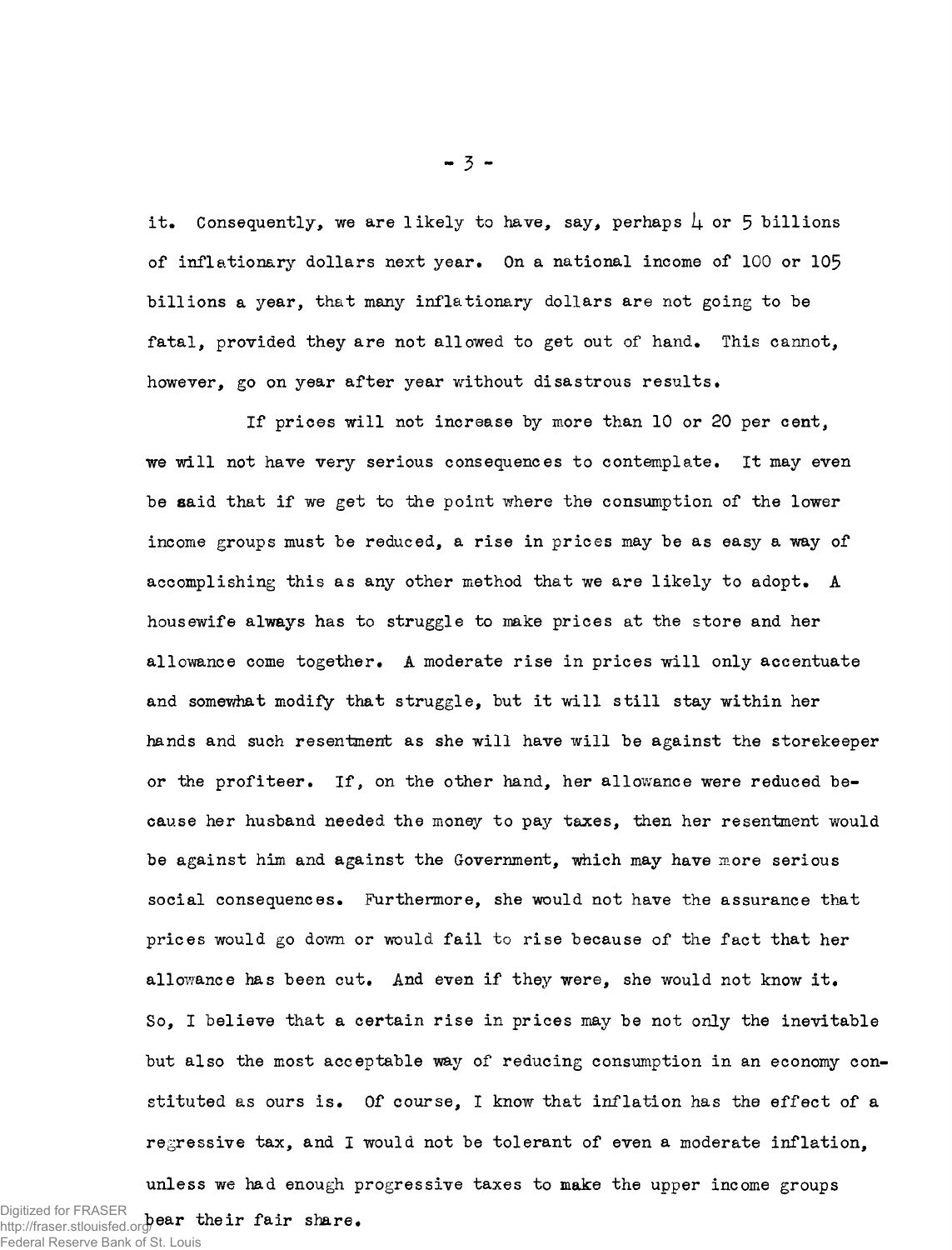I want to make it clear that I do not mean that we must be defeatists and give up the struggle. On the contrary, I mean that we must see to it that such inflation as does occur does not get out of hand, that it remains within the boundaries of reducing consumption, rather than making serious inroads on people's savings and insurance policies and wiping out the economic status of the middle class, as inflation has done in other countries. What, then, must we do if we decide for the sake of the argument that we will have a moderate inflation?

First of all, we must prevent it from becoming immoderate and that means that we must prevent the development of speculation. It is through speculation in commodities and securities and real estate that a real dangerous inflation gets hold of a country. To prevent speculation we must, in addition to those fiscal and regulatory measures which we have already mentioned, increase our control over bank credit. Speculation cannot get very far if it cannot be done on credit. We must, therefore, be in a position to control credit expansion. Whether that is done through control of reserves or otherwise is a separate point. It is my own opinion that the reserve control is not only more democratic. but is also more effective than a direct control of the uses to which credit is put. We have now certain selective controls in limited fields that can be used effectively, if necessary. We have the power to control margin requirements if speculation should develop in securities, and we have the power to curb instalment credit further, if necessary. I think that in addition to that we ought to be in a position to control bank speculation for a variety of things, including inventories and commodity

- *h* -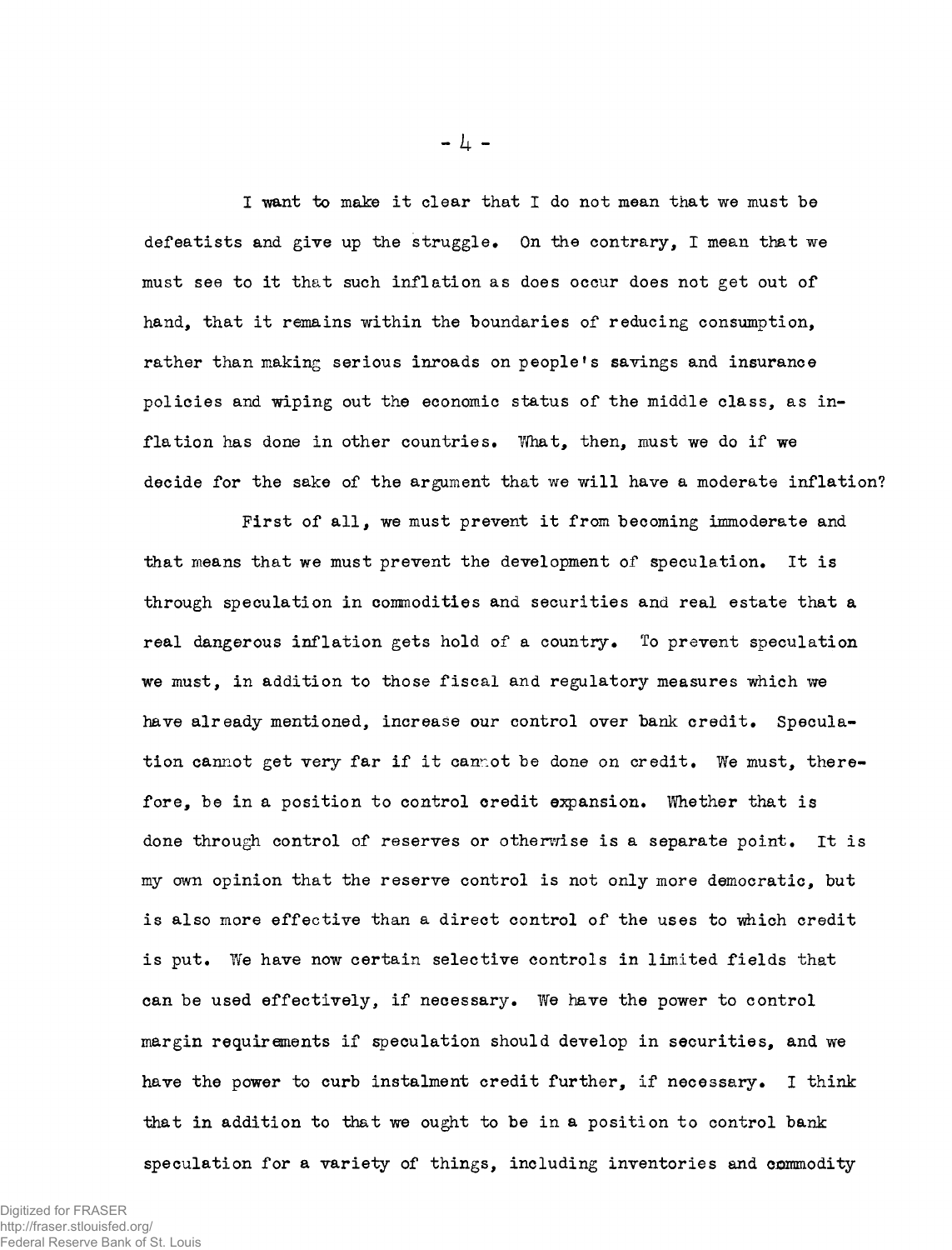accumulation, as well as for unnecessary non-defense purposes in general. If we do that, we will be reasonably sure of keeping our inflation in a tame condition and not permit it to become a wild and unruly element.

In the second place, we must not permit such inflation as we have consented to tolerate to interfere in any way with the constant flow of funds into the Treasury for purposes of financing the war. We must not allow the long-time rate of interest to rise materially and we must see to it that an emple amount of funds is always available to meet the Government's requirements. That is a job which involves the use of our best judgment about the nature of the securities to be issued and the methods of selling them, and it involves along with that close cooperation between the Treasury and central banking authorities in the maintenance of a level of rates that msy be determined upon as the proper basis for financing the defense effort. Our problem of finance is not an unduly difficult one. The nation's income is so large, the resources of the country are so great that there will be no serious obstacle to raising all the funds that the Government needs, but it is clearly to the advantage of the country to see to it that this is done as smoothly and on as good terms as will be consistent with the maintenance of our creditor-debtor economy.

In the third place, and that is perhaps the most important and the most difficult phase about inflation, is that we must plan ahead to see what we will do when the war is over and Government outlays for armaments diminish. The question will be whether we should permit the price

 $-5 -$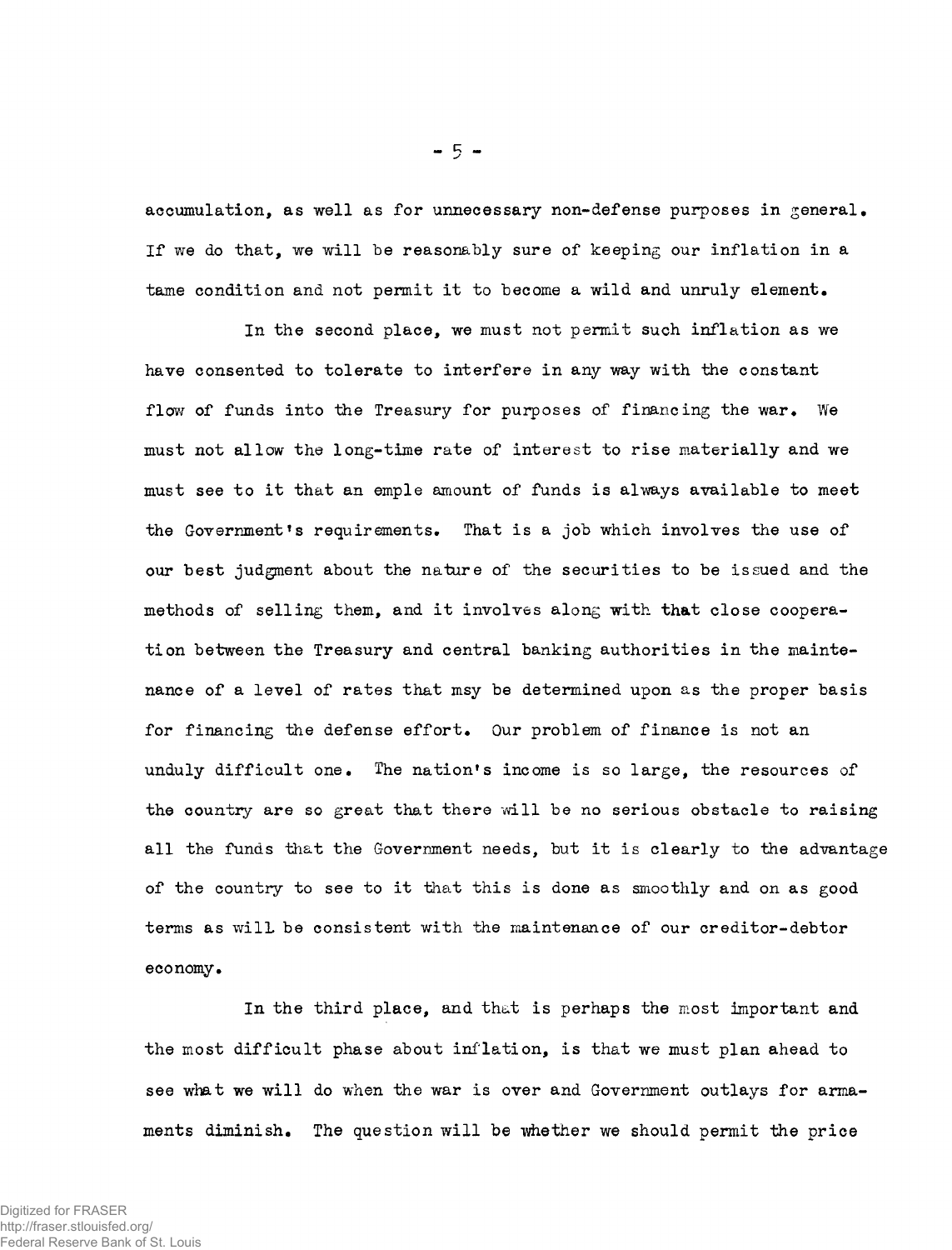level then to fall back to some pre-war basis, or shall endeavor to maintain it at the point that it will have reached. I say that, if price advances are kept within moderate bounds, our best post-war policy would be to keep prices at the point they have reached rather than to let them decline. Price declines are very hard on an economy, they accumulate distress on the way down and make it more difficult to meet the other problems with which we will be confronted.

It is not possible to over-emphasize the importance for America to be prosperous after the war. It is crucial for this country not to permit the development of unemployment or under-employment. It will be poor consolation to the people who have gone through the hardships of defense and war to face after it is over the same depression and discouragement which was upon them for nearly a decade in the Thirties. **We** must plan to keep activity at a level that will provide employment substantially to all our workers. Failure to do that may lead to more serious consequences than we like to contemplate.

It is important for us to be prosperous not merely because of our domestic needs, but also because of the indirect effects that a depression in this country would have on the chances of world reconstruction. The only hope for a reasonably successful reconstruction lies in the maintenance of ability for America to buy a large amount of goods abroad and to spend a lot of money both in traveling and in remittances abroad. The rest of the world will be in an exhausted condition; it will be in need of everything we have to sell. <sup>The</sup> only way we can hope to keep it afloat is

**- 6 -**